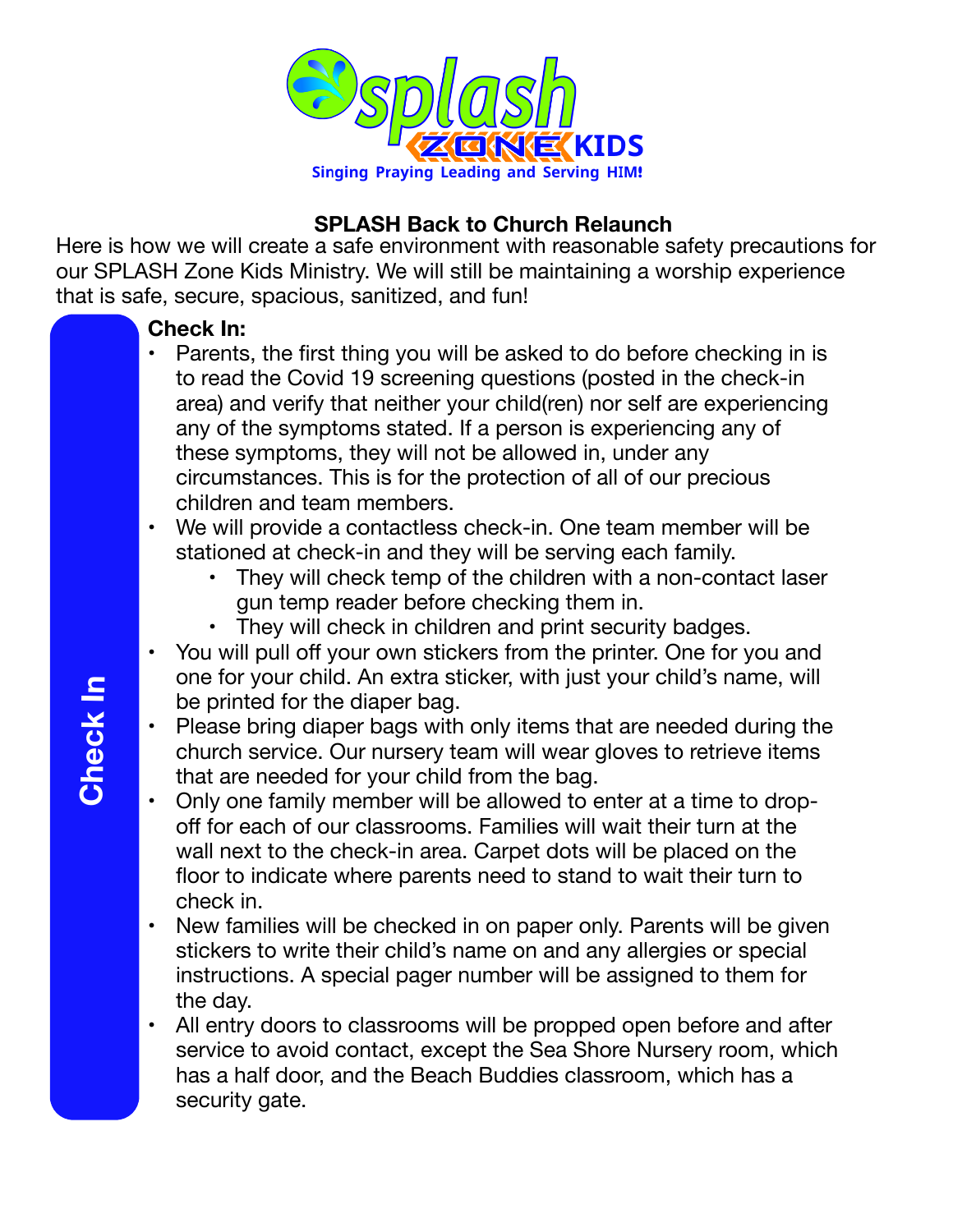- Children will meet a team member at the door of their classroom and be directed to a play area or chair.
- For our Surf Shack class, the service will be designed so that children can stay in their own personal space. They will be expected to stay in their seats for games, worship, and all the interactive parts of the service.

• Parents will need to be aware that their child may be moved to a different classroom to be able to accommodate social distancing.

- Each classroom will have the capacities listed below. We will fill up the spots on a first come first serve basis. Once the capacity is filled, children will be asked to sit with their parents in the Sanctuary.
	- 5 in Sea Shore Nursery (0 23 months)
	- 8 in Beach Buddies (2 3 year olds)
	- 8 in Commotion Ocean (4 year olds Kindergarten)
	- 12 in Surf Shack (1st 5th grade)

### **Pick up:**

- There will be a path indicated with dots on the ground to direct families in and out of the hallway.
- When picking up children, we ask that you do so quickly and not linger in the hallway.
- Only one family member will be allowed to enter the children's hallway at a time for pick up for each of our classrooms. Security badges will need to be presented to the classroom team member at the door who will then call out your child's name for picked up. If you have more than one child, you may keep your security badge to present to the other classroom team members.
- Team members will not be collecting the security badges. You may throw them away on your way out.
- Make sure to try to social distance the best you can when picking up children in the hallway.
- Families will wait their turn at the wall next to the check in area to pick up their kids. Carpet dots will be placed on the floor indicating where you are to wait.

## **Team Member:**

- At the beginning of the day, we will have our temp check and make sure to not come in to serve if we don't feel well.
- All of our teachers, helpers and check-in team members will be very vocal and showing passion so that all guests feel welcomed.

**Pick Up**

**Team Member**